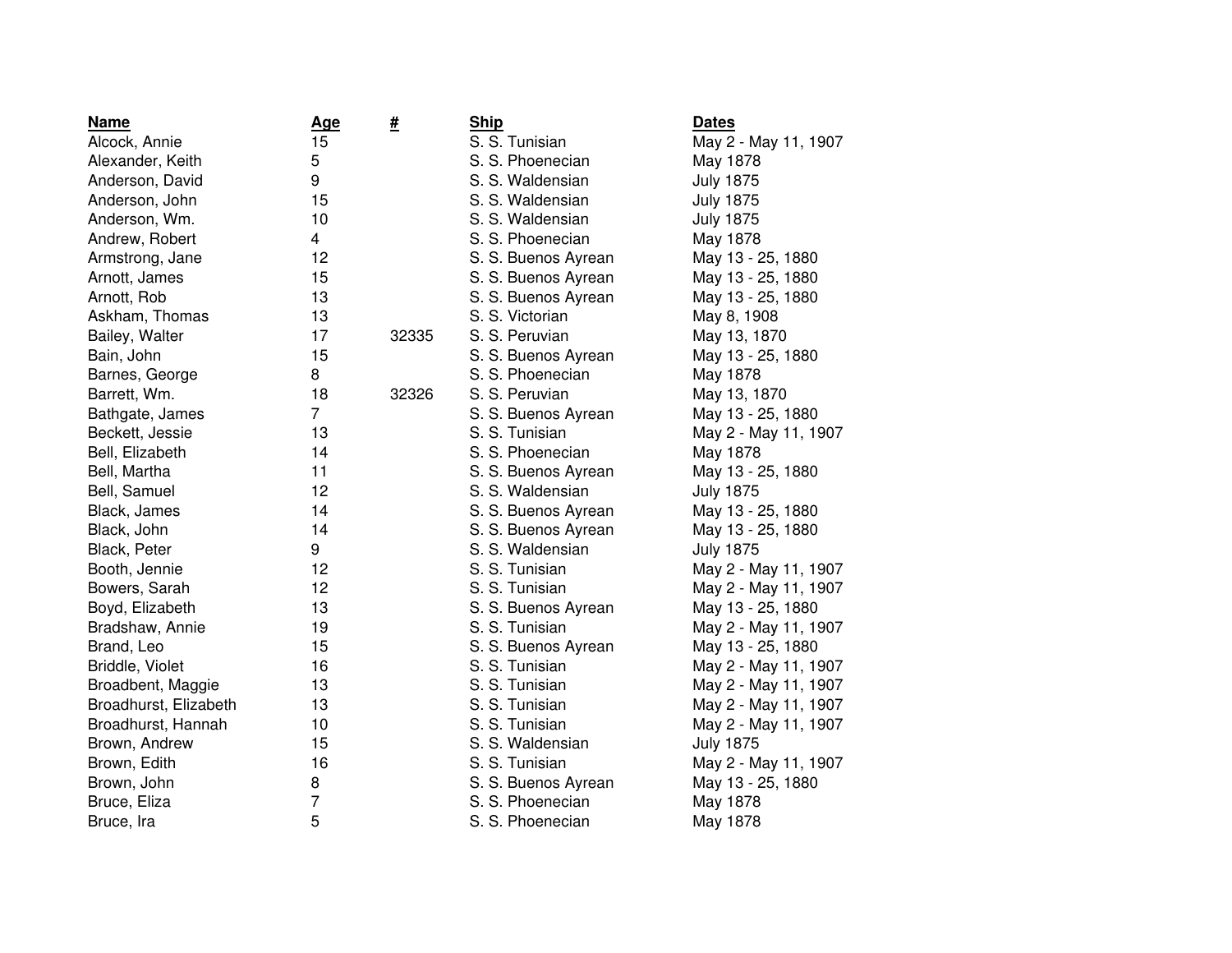| Burns, Agnes             | 13 |                | S. S. Buenos Ayrean | May 13 - 25, 1880    |
|--------------------------|----|----------------|---------------------|----------------------|
| Burton, James            | 18 | 32320          | S. S. Peruvian      | May 13, 1870         |
| Cain, Geo                | 16 |                | S. S. Victorian     | May 8, 1908          |
| Cairns, Joseph           | 10 |                | S. S. Phoenecian    | May 1878             |
| Calvin, Wm.              | 11 |                | S. S. Buenos Ayrean | May 13 - 25, 1880    |
| Cameron, Mary            | 10 |                | S. S. Buenos Ayrean | May 13 - 25, 1880    |
| Campbell, Annie          | 12 |                | S. S. Waldensian    | <b>July 1875</b>     |
| Campbell, Ernest         | 13 |                | S. S. Phoenecian    | May 1878             |
| Campbell, Helen          | 20 |                | S. S. Buenos Ayrean | May 13 - 25, 1880    |
| Celepehose (?), Wm. Jas. | 20 | $\overline{c}$ | S. S. Peruvian      | May 13, 1870         |
| Christie, Lizzie         | 5  |                | S. S. Buenos Ayrean | May 13 - 25, 1880    |
| Clarke, Edith            | 13 |                | S. S. Tunisian      | May 2 - May 11, 1907 |
| Cochrane, Robert         | 8  |                | S. S. Phoenecian    | May 1878             |
| Cockett, Percy           | 17 |                | S. S. Victorian     | May 8, 1908          |
| Cooper, Bella            | 6  |                | S. S. Buenos Ayrean | May 13 - 25, 1880    |
| Cramb, Albert            | 11 |                | S. S. Tunisian      | May 2 - May 11, 1907 |
| Crawford, Maggie         | 8  |                | S. S. Buenos Ayrean | May 13 - 25, 1880    |
| Crouch, Agnes            | 10 |                | S. S. Phoenecian    | May 1878             |
| Crow, Esther             | 8  |                | S. S. Phoenecian    | May 1878             |
| Cunning, Alex            | 13 |                | S. S. Buenos Ayrean | May 13 - 25, 1880    |
| Dackiison (?), Thomas    | 10 | 46404          | S. S. Peruvian      | May 13, 1870         |
| Dare, Winnie             | 16 |                | S. S. Tunisian      | May 2 - May 11, 1907 |
| Darlingson, Wm.          | 19 | 9              | S. S. Peruvian      | May 13, 1870         |
| Davenport, Henry         | 10 |                | S. S. Tunisian      | May 2 - May 11, 1907 |
| Davis, Kate              | 15 |                | S. S. Buenos Ayrean | May 13 - 25, 1880    |
| Davis, Lizzie            | 13 |                | S. S. Buenos Ayrean | May 13 - 25, 1880    |
| Davis, Walter            | 20 | 46401          | S. S. Peruvian      | May 13, 1870         |
| Delaney, R               | 16 |                | S. S. Victorian     | May 8, 1908          |
| Dempster, Frank          | 10 |                | S. S. Phoenecian    | May 1878             |
| Devlin, Edward           | 5  |                | S. S. Buenos Ayrean | May 13 - 25, 1880    |
| Dick, Alex               | 13 |                | S. S. Buenos Ayrean | May 13 - 25, 1880    |
| Diggle, Joseph           | 21 |                | S. S. Victorian     | May 8, 1908          |
| Diuley, Wm.              | 17 | 32331          | S. S. Peruvian      | May 13, 1870         |
| Dobie, John              | 11 |                | S. S. Phoenecian    | May 1878             |
| Donachy, Kate            | 10 |                | S. S. Phoenecian    | May 1878             |
| Dugan, James             | 13 |                | S. S. Buenos Ayrean | May 13 - 25, 1880    |
| Dunn, Maggie             | 12 |                | S. S. Buenos Ayrean | May 13 - 25, 1880    |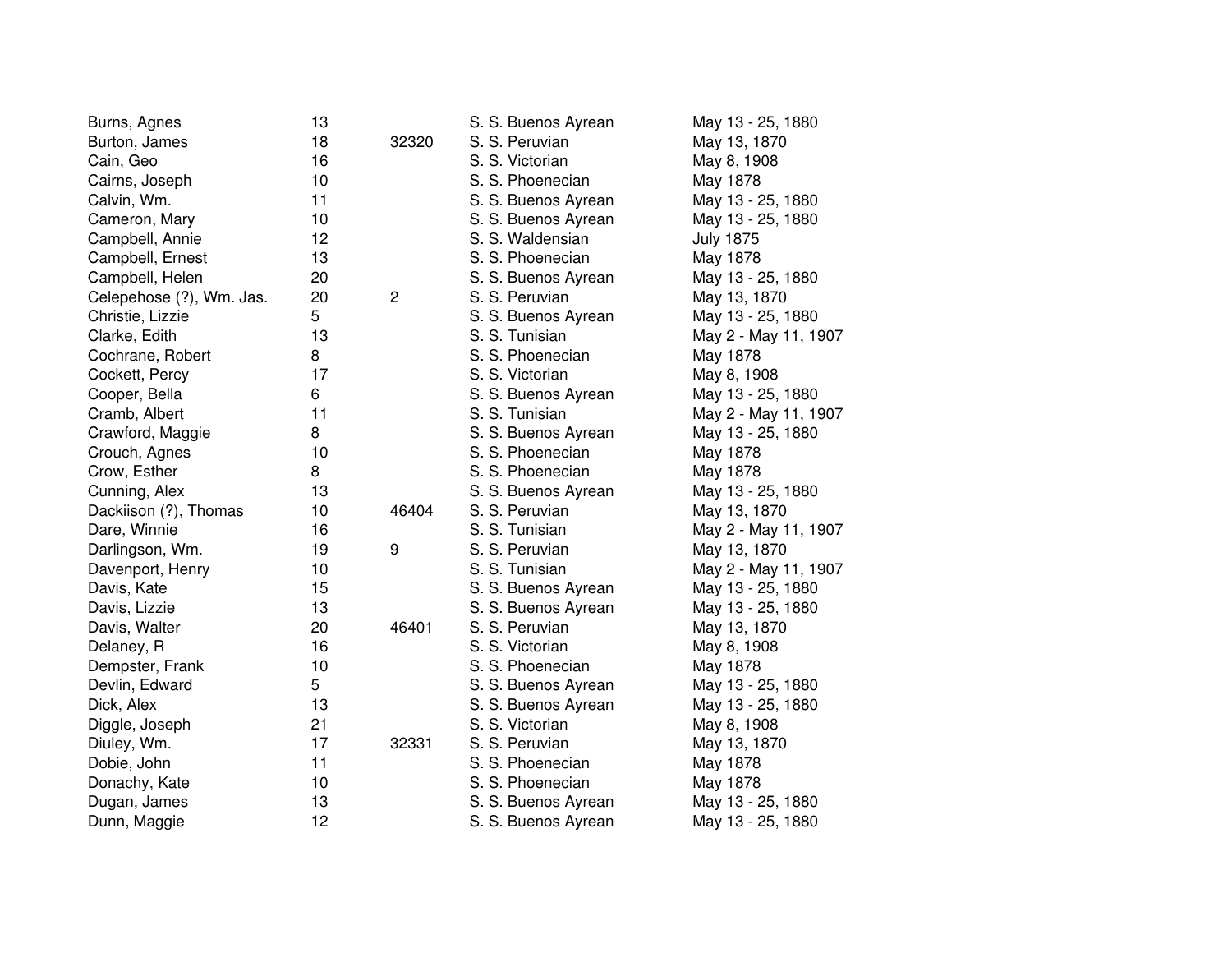| Dunn, Nelly         | 6              |                | S. S. Buenos Ayrean | May 13 - 25, 1880    |
|---------------------|----------------|----------------|---------------------|----------------------|
| Elliot, Chris       | 14             |                | S. S. Buenos Ayrean | May 13 - 25, 1880    |
| Elliot, Mary        | 14             |                | S. S. Phoenecian    | May 1878             |
| Everett, Elsie      | 13             |                | S. S. Tunisian      | May 2 - May 11, 1907 |
| Fannagan, Mary      | 11             |                | S. S. Phoenecian    | May 1878             |
| Ferguson, James     | $\overline{7}$ |                | S. S. Waldensian    | <b>July 1875</b>     |
| Findlay, Mary       | 13             |                | S. S. Waldensian    | <b>July 1875</b>     |
| Finn, Michael       | 19             | 32310          | S. S. Peruvian      | May 13, 1870         |
| Fleming, Euphema    | 10             |                | S. S. Waldensian    | <b>July 1875</b>     |
| Fleming, Wm.        | 13             |                | S. S. Victorian     | May 8, 1908          |
| Fletcher, Vincent   | 14             |                | S. S. Victorian     | May 8, 1908          |
| Flowers, Edward     | 18             | 32314          | S. S. Peruvian      | May 13, 1870         |
| Ford, Wm.           | 10             |                | S. S. Buenos Ayrean | May 13 - 25, 1880    |
| Foster, Benjamin    | 16             | 46409          | S. S. Peruvian      | May 13, 1870         |
| Franks, Charles     | 19             | $\overline{7}$ | S. S. Peruvian      | May 13, 1870         |
| Fraser, John        | 4              |                | S. S. Buenos Ayrean | May 13 - 25, 1880    |
| Fraser, John        | 13             |                | S. S. Waldensian    | <b>July 1875</b>     |
| Galloway, Mary      | 10             |                | S. S. Phoenecian    | May 1878             |
| Gardner, David      | 14             |                | S. S. Buenos Ayrean | May 13 - 25, 1880    |
| Gay, Geo.           | 10             |                | S. S. Peruvian      | May 13, 1870         |
| Gibbons, Chris      | 19             | 32312          | S. S. Peruvian      | May 13, 1870         |
| Gibson, Annie       | 13             |                | S. S. Phoenecian    | May 1878             |
| Gibson, James       | 8              |                | S. S. Phoenecian    | May 1878             |
| Gibson, John        | $\overline{7}$ |                | S. S. Phoenecian    | May 1878             |
| Gill, Henry         | 15             |                | S. S. Peruvian      | May 13, 1870         |
| Gilland, James      | $\overline{7}$ |                | S. S. Phoenecian    | May 1878             |
| Gillespie, Robert   | $\overline{7}$ |                | S. S. Buenos Ayrean | May 13 - 25, 1880    |
| Gilligan, Edward    | 13             |                | S. S. Buenos Ayrean | May 13 - 25, 1880    |
| Glen, James         | 9              |                | S. S. Phoenecian    | May 1878             |
| Gordan, Janet       | 10             |                | S. S. Buenos Ayrean | May 13 - 25, 1880    |
| Gordon, James       | 20             | 3              | S. S. Peruvian      | May 13, 1870         |
| Graham (?), Peter   | 11             |                | S. S. Buenos Ayrean | May 13 - 25, 1880    |
| Greig, James        | 14             |                | S. S. Waldensian    | <b>July 1875</b>     |
| Gunn, John          | 9              |                | S. S. Buenos Ayrean | May 13 - 25, 1880    |
| Halcombe, Wm.       | 17             | 32329          | S. S. Peruvian      | May 13, 1870         |
| Halerow, Mat (Nat?) | 6              |                | S. S. Phoenecian    | May 1878             |
| Halerow, Wm.        | 12             |                | S. S. Phoenecian    | May 1878             |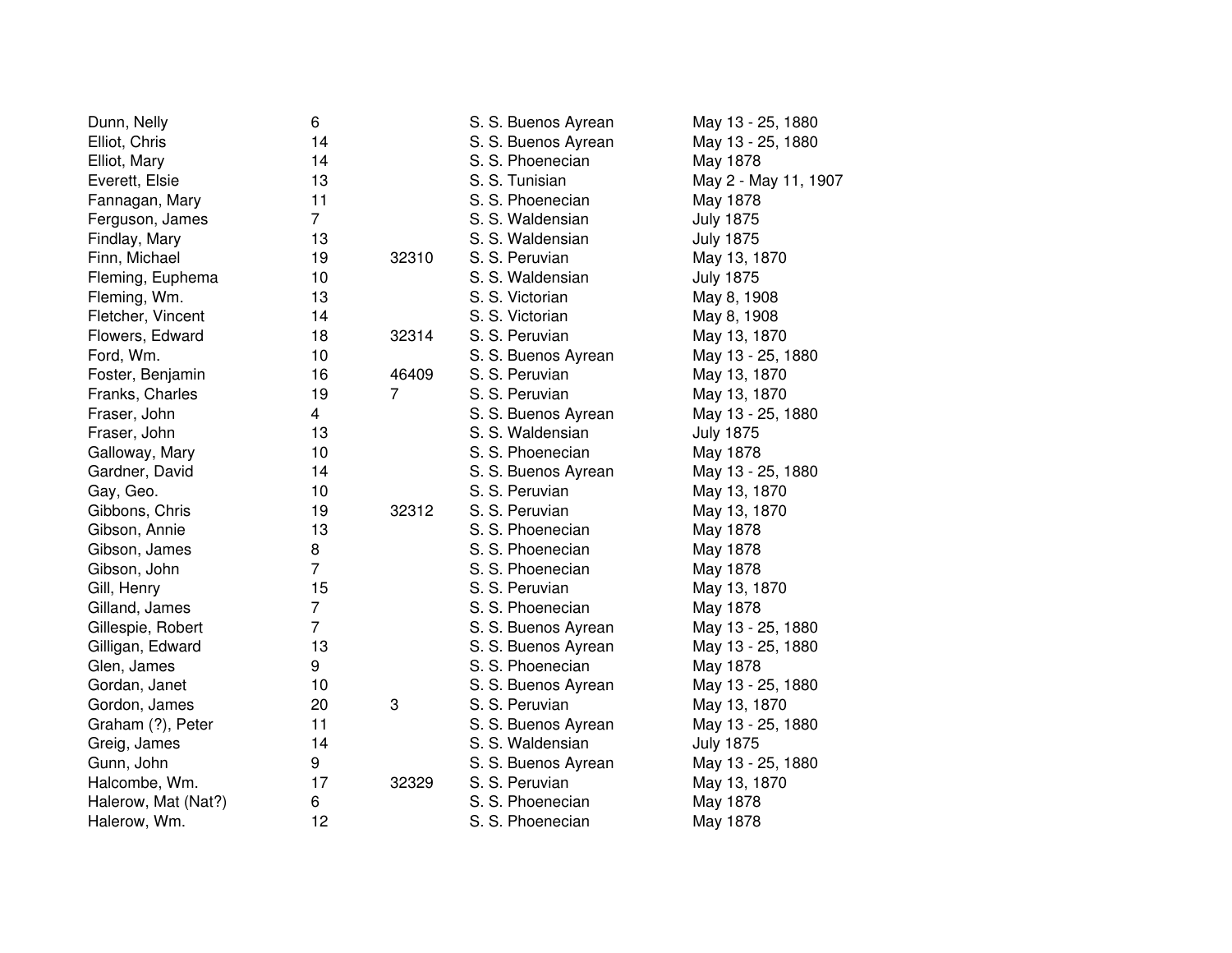| Hall, James       | 11             |       | S. S. Waldensian    | <b>July 1875</b>     |
|-------------------|----------------|-------|---------------------|----------------------|
| Hamilton, Jessie  | 3              |       | S. S. Buenos Ayrean | May 13 - 25, 1880    |
| Hamilton, John    | 17             | 32333 | S. S. Peruvian      | May 13, 1870         |
| Hamilton, Maggie  | 10             |       | S. S. Buenos Ayrean | May 13 - 25, 1880    |
| Hampson, Wm.      | 11             |       | S. S. Victorian     | May 8, 1908          |
| Harden, Marjory   | $\overline{7}$ |       | S. S. Waldensian    | <b>July 1875</b>     |
| Harden, Mary      | 10             |       | S. S. Waldensian    | <b>July 1875</b>     |
| Harper, Florence  | 9              |       | S. S. Tunisian      | May 2 - May 11, 1907 |
| Harrison, Abraham | 11             |       | S. S. Buenos Ayrean | May 13 - 25, 1880    |
| Harrison, Henry   | 5              |       | S. S. Buenos Ayrean | May 13 - 25, 1880    |
| Harrison, Joseph  | 10             |       | S. S. Phoenecian    | May 1878             |
| Harrison, Lizzie  | 14             |       | S. S. Buenos Ayrean | May 13 - 25, 1880    |
| Hawkins, John     | 13             |       | S. S. Buenos Ayrean | May 13 - 25, 1880    |
| Hawks, Mary       | 6              |       | S. S. Buenos Ayrean | May 13 - 25, 1880    |
| Haywood, Beatrice | 11             |       | S. S. Tunisian      | May 2 - May 11, 1907 |
| Haywood, Edith    | 5              |       | S. S. Tunisian      | May 2 - May 11, 1907 |
| Haywood, Mary     | 15             |       | S. S. Tunisian      | May 2 - May 11, 1907 |
| Hedges, Isaac     | 20             | 5     | S. S. Peruvian      | May 13, 1870         |
| Henderson, John   | $\overline{7}$ |       | S. S. Buenos Ayrean | May 13 - 25, 1880    |
| Henderson, Robert | 10             |       | S. S. Buenos Ayrean | May 13 - 25, 1880    |
| Henderson, Wm.    | 9              |       | S. S. Buenos Ayrean | May 13 - 25, 1880    |
| Heywood, Nellie   | 8              |       | S. S. Tunisian      | May 2 - May 11, 1907 |
| Higges, David     | 16             | 32342 | S. S. Peruvian      | May 13, 1870         |
| Higges, Richard   | 17             | 32341 | S. S. Peruvian      | May 13, 1870         |
| Higgins, John     | 14             |       | S. S. Buenos Ayrean | May 13 - 25, 1880    |
| Hill, Alfred      | 12             |       | S. S. Victorian     | May 8, 1908          |
| Hill, Charles     | 17             | 32338 | S. S. Peruvian      | May 13, 1870         |
| Holloway, George  | 10             |       | S. S. Peruvian      | May 13, 1870         |
| Holmes, Chris     | 17             | 32327 | S. S. Peruvian      | May 13, 1870         |
| Hood, John        | 15             |       | S. S. Phoenecian    | May 1878             |
| Hope, Frank       | $\overline{7}$ |       | S. S. Waldensian    | <b>July 1875</b>     |
| Houston, Mary     | 14             |       | S. S. Waldensian    | <b>July 1875</b>     |
| Houston, William  | 12             |       | S. S. Waldensian    | <b>July 1875</b>     |
| Howard, Lily      | 12             |       | S. S. Tunisian      | May 2 - May 11, 1907 |
| Hughes, John      | 9              |       | S. S. Phoenecian    | May 1878             |
| Hughes, Thomas    | 7              |       | S. S. Phoenecian    | May 1878             |
| Hunter, Peter     | 10             |       | S. S. Waldensian    | <b>July 1875</b>     |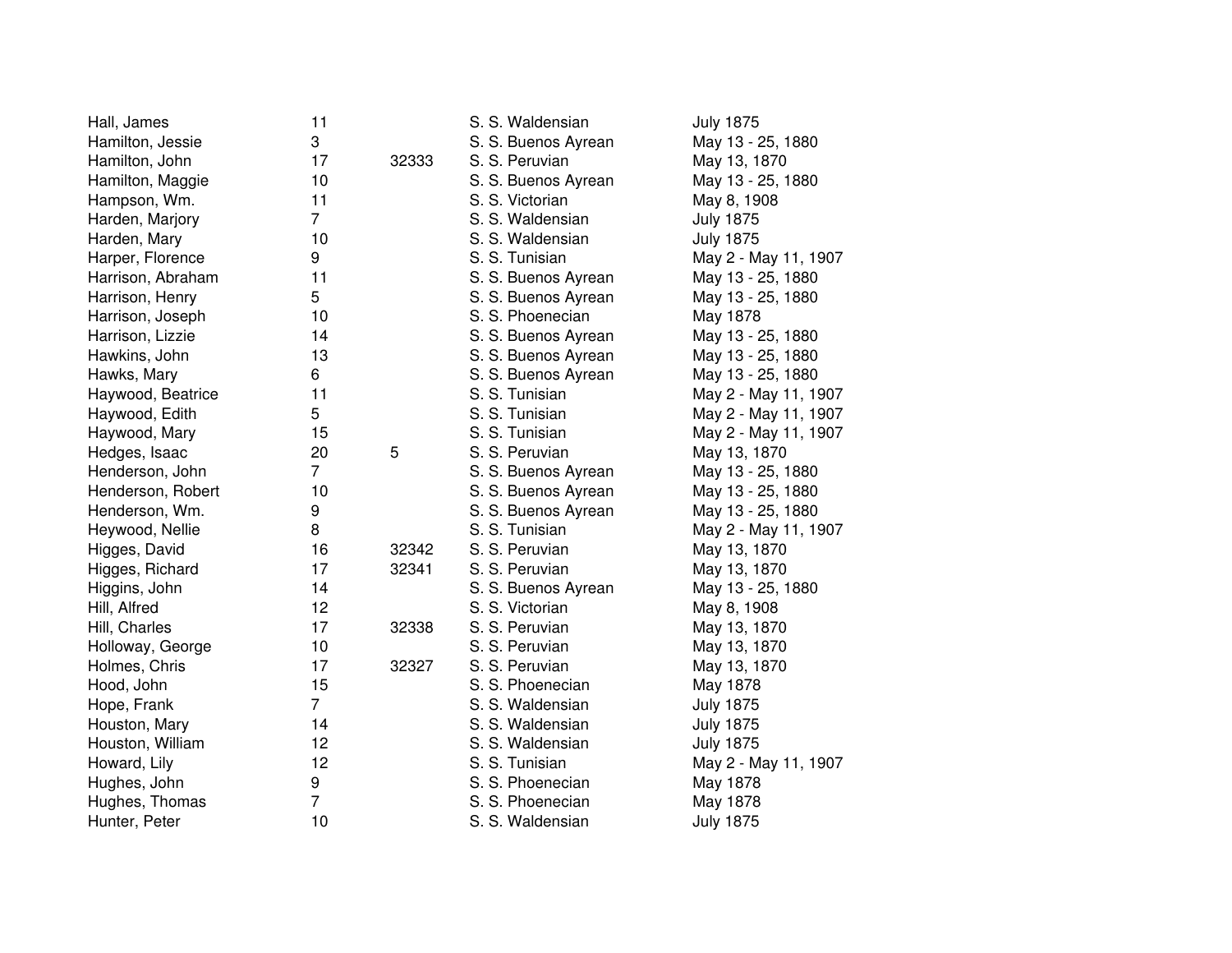| Irvine, James        | 8                       |       | S. S. Buenos Ayrean | May 13 - 25, 1880    |
|----------------------|-------------------------|-------|---------------------|----------------------|
| Joherken, Thos.      | 18                      | 32325 | S. S. Peruvian      | May 13, 1870         |
| John, Charles        | 17                      | 32332 | S. S. Peruvian      | May 13, 1870         |
| Johnson, Florence    | 15                      |       | S. S. Tunisian      | May 2 - May 11, 1907 |
| Johnston, Alex       | 13                      |       | S. S. Buenos Ayrean | May 13 - 25, 1880    |
| Johnston, James      | 9                       |       | S. S. Buenos Ayrean | May 13 - 25, 1880    |
| Johnstone, Alfred    | 10                      |       | S. S. Phoenecian    | May 1878             |
| Johnstone, Charles   | 12                      |       | S. S. Waldensian    | <b>July 1875</b>     |
| Jones, Henry I.      | 18                      | 32318 | S. S. Peruvian      | May 13, 1870         |
| Jones, Lena          | 12                      |       | S. S. Tunisian      | May 2 - May 11, 1907 |
| Jowett, Elizabeth    | 14                      |       | S. S. Tunisian      | May 2 - May 11, 1907 |
| Joyce, Henry         | 18                      |       | S. S. Victorian     | May 8, 1908          |
| Kay, Agnes           | 10                      |       | S. S. Buenos Ayrean | May 13 - 25, 1880    |
| Kelly, John          | 15                      |       | S. S. Buenos Ayrean | May 13 - 25, 1880    |
| Kerr, Agnes          | 5                       |       | S. S. Buenos Ayrean | May 13 - 25, 1880    |
| Kerr, Maud           | $\overline{7}$          |       | S. S. Buenos Ayrean | May 13 - 25, 1880    |
| Kidd, Margaret       | 8                       |       | S. S. Waldensian    | <b>July 1875</b>     |
| Knight, George       | $\overline{\mathbf{4}}$ |       | S. S. Waldensian    | <b>July 1875</b>     |
| Knight, Jessie (fem) | 10                      |       | S. S. Waldensian    | <b>July 1875</b>     |
| Lamme, David         | 17                      | 32334 | S. S. Peruvian      | May 13, 1870         |
| Lawrence, Sidney     | 17                      | 32328 | S. S. Peruvian      | May 13, 1870         |
| Lawson, James        | 6                       |       | S. S. Waldensian    | <b>July 1875</b>     |
| Lawson, Louise       | 8                       |       | S. S. Waldensian    | <b>July 1875</b>     |
| Lawson, Maggie       | 5                       |       | S. S. Buenos Ayrean | May 13 - 25, 1880    |
| Lawson, Wm           | 12                      |       | S. S. Buenos Ayrean | May 13 - 25, 1880    |
| Lee, Mary            | $\overline{\mathbf{4}}$ |       | S. S. Buenos Ayrean | May 13 - 25, 1880    |
| Leech, James         | 12                      |       | S. S. Buenos Ayrean | May 13 - 25, 1880    |
| Lèfère, Thomas       | 18                      | 32321 | S. S. Peruvian      | May 13, 1870         |
| Lewis, James         | $\overline{7}$          |       | S. S. Buenos Ayrean | May 13 - 25, 1880    |
| Livingston, John     | 11                      |       | S. S. Buenos Ayrean | May 13 - 25, 1880    |
| Long, Margaret       | 10                      |       | S. S. Waldensian    | <b>July 1875</b>     |
| Maitland, Annie      | 14                      |       | S. S. Phoenecian    | May 1878             |
| Maitland, Duncan     | 8                       |       | S. S. Phoenecian    | May 1878             |
| Maitland, Grace      | 14                      |       | S. S. Phoenecian    | May 1878             |
| Maloney, John        | 18                      | 32323 | S. S. Peruvian      | May 13, 1870         |
| Marshall, Barbara    | 4                       |       | S. S. Phoenecian    | May 1878             |
| Maxwell, Michael     | 10                      |       | S. S. Waldensian    | <b>July 1875</b>     |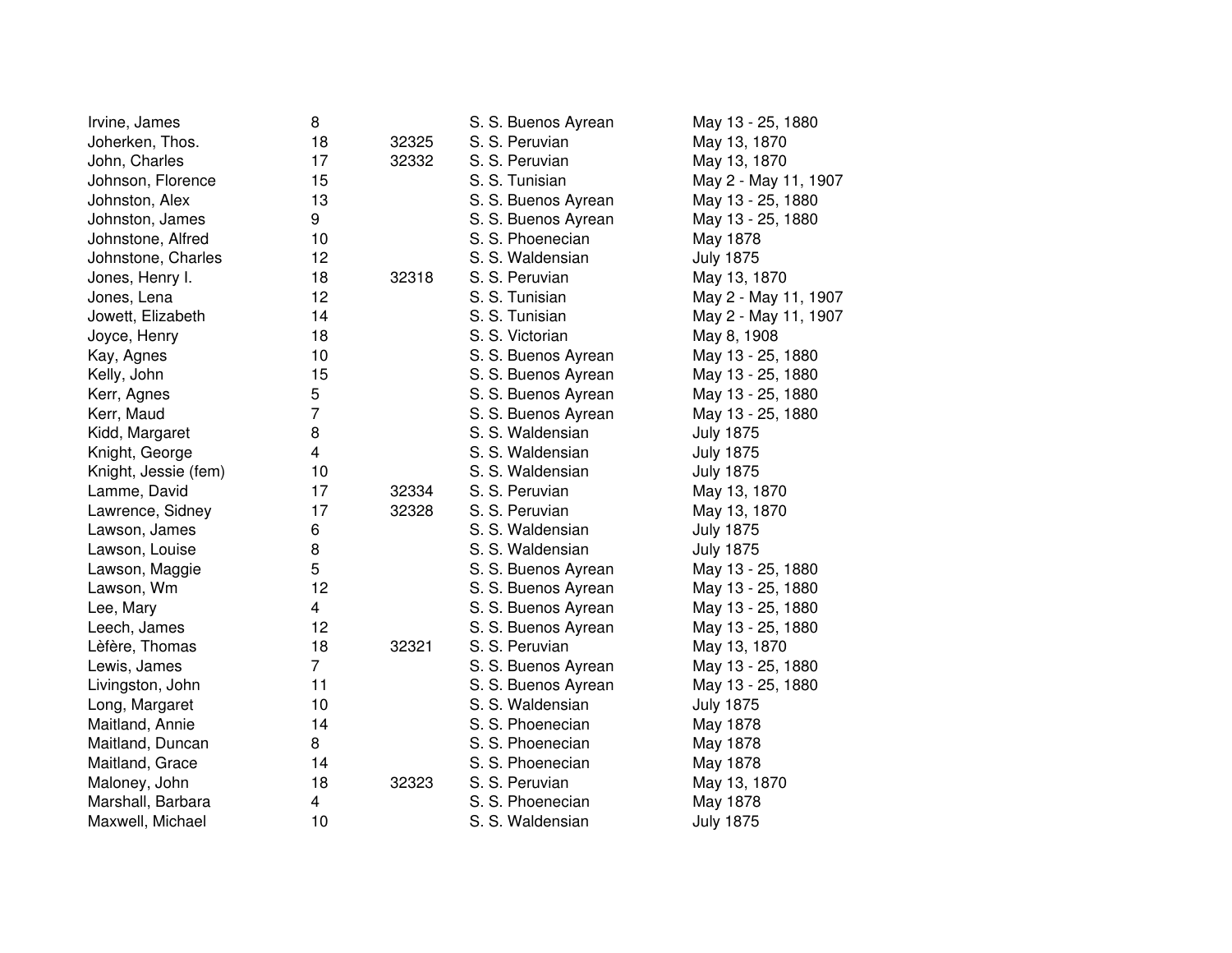| McAndrew, John       | 6               |        | S. S. Buenos Ayrean | May 13 - 25, 1880    |
|----------------------|-----------------|--------|---------------------|----------------------|
| McAndrew, Mary Ann   | 14              |        | S. S. Buenos Ayrean | May 13 - 25, 1880    |
| McAuley, Mary Ann    | 5               |        | S. S. Buenos Ayrean | May 13 - 25, 1880    |
| McAuley, Sarah       | 11              |        | S. S. Buenos Ayrean | May 13 - 25, 1880    |
| McBride, Archie      | 5               |        | S. S. Buenos Ayrean | May 13 - 25, 1880    |
| McBride, Dan         | 8               |        | S. S. Buenos Ayrean | May 13 - 25, 1880    |
| McCainny (?), Jane   | 4               |        | S. S. Phoenecian    | May 1878             |
| McCallum, Thomas     | 6               |        | S. S. Phoenecian    | May 1878             |
| McCrae, Frank        | 14              |        | S. S. Buenos Ayrean | May 13 - 25, 1880    |
| McDonald, James      | 10              |        | S. S. Waldensian    | <b>July 1875</b>     |
| McDonald, Mary       | 7               |        | S. S. Buenos Ayrean | May 13 - 25, 1880    |
| McDonald, Maud       | $\overline{4}$  |        | S. S. Buenos Ayrean | May 13 - 25, 1880    |
| McDougall, Mary      | 13              |        | S. S. Buenos Ayrean | May 13 - 25, 1880    |
| McFarlane, James     | 12              |        | S. S. Buenos Ayrean | May 13 - 25, 1880    |
| McFarlane, Thomas    | 14              |        | S. S. Buenos Ayrean | May 13 - 25, 1880    |
| McGill, Elizabeth    | 18              | 809003 | S. S. Tunisian      | May 2 - May 11, 1907 |
| McGinnis, ?          | 17              | 32340  | S. S. Peruvian      | May 13, 1870         |
| McGiuueas (?), David | 18              | 32322  | S. S. Peruvian      | May 13, 1870         |
| McGuire, Kate        | 13              |        | S. S. Phoenecian    | May 1878             |
| McIntyre, Agnes      | 3               |        | S. S. Buenos Ayrean | May 13 - 25, 1880    |
| McIntyre, Alex       | 12              |        | S. S. Buenos Ayrean | May 13 - 25, 1880    |
| McKenna, Henry       | 12              |        | S. S. Buenos Ayrean | May 13 - 25, 1880    |
| McKenzie, David      | 9               |        | S. S. Waldensian    | <b>July 1875</b>     |
| McKenzie, Robert     | 4               |        | S. S. Waldensian    | <b>July 1875</b>     |
| McLaren, Wm.         | "a" $(=$ adult) |        | S. S. Waldensian    | <b>July 1875</b>     |
| McLaughlin, John     | 8               |        | S. S. Buenos Ayrean | May 13 - 25, 1880    |
| McLean, John T.      | 12              |        | S. S. Phoenecian    | May 1878             |
| McLeavy, Jane        | 10              |        | S. S. Phoenecian    | May 1878             |
| McLeod, Caroline     | 10              |        | S. S. Buenos Ayrean | May 13 - 25, 1880    |
| McMahon, Robert      | 11              |        | S. S. Buenos Ayrean | May 13 - 25, 1880    |
| McMillan, David      | 5               |        | S. S. Buenos Ayrean | May 13 - 25, 1880    |
| McNab, Archibald     | 10              |        | S. S. Phoenecian    | May 1878             |
| McNeil, Hugh         | 11              |        | S. S. Waldensian    | <b>July 1875</b>     |
| McNeil, Robert       | 16              |        | S. S. Waldensian    | <b>July 1875</b>     |
| McPhee, Robert       | 12              |        | S. S. Phoenecian    | May 1878             |
| McPherson, Helen     | 14              |        | S. S. Phoenecian    | May 1878             |
| Menzies, Annie       | 15              |        | S. S. Phoenecian    | May 1878             |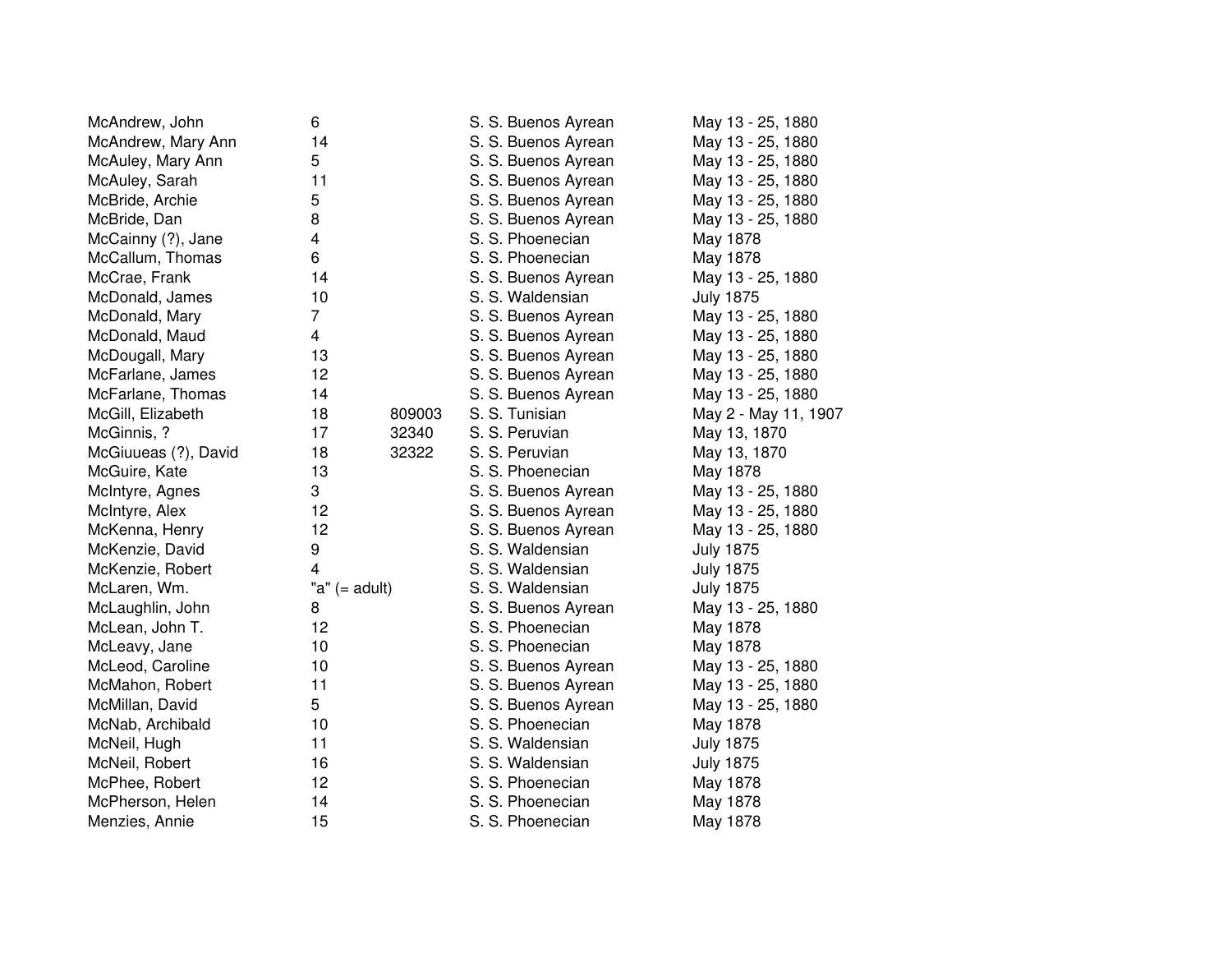| Menzies, John        | 10                      |       | S. S. Phoenecian    | May 1878             |
|----------------------|-------------------------|-------|---------------------|----------------------|
| Meredith, Arthur     | 13                      |       | S. S. Victorian     | May 8, 1908          |
| Miller, Emily        | 14                      |       | S. S. Phoenecian    | May 1878             |
| Miller, Emily        | 13                      |       | S. S. Tunisian      | May 2 - May 11, 1907 |
| Miller, Raechel      | 11                      |       | S. S. Buenos Ayrean | May 13 - 25, 1880    |
| Milligan, Agnes      | $\overline{7}$          |       | S. S. Buenos Ayrean | May 13 - 25, 1880    |
| Milligan, Lizzie     | 5                       |       | S. S. Buenos Ayrean | May 13 - 25, 1880    |
| Milner, Harriet      | 11                      |       | S. S. Tunisian      | May 2 - May 11, 1907 |
| Milton, John         | 12                      |       | S. S. Waldensian    | <b>July 1875</b>     |
| Mitchell, Chas       | 19                      | 32311 | S. S. Peruvian      | May 13, 1870         |
| Mitchell, James      | 8                       |       | S. S. Waldensian    | <b>July 1875</b>     |
| Mitchell, John       | 10                      |       | S. S. Waldensian    | <b>July 1875</b>     |
| Montgomery, Mary     | $\overline{7}$          |       | S. S. Buenos Ayrean | May 13 - 25, 1880    |
| Montgomery, Walter   | 8                       |       | S. S. Phoenecian    | May 1878             |
| Morbett, Wm.         | 11                      |       | S. S. Buenos Ayrean | May 13 - 25, 1880    |
| Morrison, Freddy     | 5                       |       | S. S. Buenos Ayrean | May 13 - 25, 1880    |
| Morrison, Jessie     | 11                      |       | S. S. Buenos Ayrean | May 13 - 25, 1880    |
| Morrison, Lina       | 6                       |       | S. S. Buenos Ayrean | May 13 - 25, 1880    |
| Morrow, Maggie       | 10                      |       | S. S. Buenos Ayrean | May 13 - 25, 1880    |
| Moss, Henry          | 14                      |       | S. S. Victorian     | May 8, 1908          |
| Muir, James          | 12                      |       | S. S. Waldensian    | <b>July 1875</b>     |
| Murray, James        | 6                       |       | S. S. Waldensian    | <b>July 1875</b>     |
| Murray, Polly        | 8                       |       | S. S. Waldensian    | <b>July 1875</b>     |
| Murray, Wm.          | 16 (or " $a$ " = adult) |       | S. S. Waldensian    | <b>July 1875</b>     |
| Nicholson, Josephina | 10                      |       | S. S. Buenos Ayrean | May 13 - 25, 1880    |
| Notmore, Nicholas    | 12                      |       | S. S. Buenos Ayrean | May 13 - 25, 1880    |
| Nully, Henry         | 10                      |       | S. S. Phoenecian    | May 1878             |
| O'Connor, Harry      | 9                       |       | S. S. Phoenecian    | May 1878             |
| O'Neil, James        | 19                      | 8     | S. S. Peruvian      | May 13, 1870         |
| Orr, Alfred          | 11                      |       | S. S. Buenos Ayrean | May 13 - 25, 1880    |
| Orr, Thomas          | 12                      |       | S. S. Buenos Ayrean | May 13 - 25, 1880    |
| Owen, Alex           | 12                      |       | S. S. Victorian     | May 8, 1908          |
| Parker, Jospeh       | 15                      |       | S. S. Phoenecian    | May 1878             |
| Parker, Thomas       | 13                      |       | S. S. Phoenecian    | May 1878             |
| Parkin, Geo          | 18                      | 32324 | S. S. Peruvian      | May 13, 1870         |
| Paterson, James      | 13                      |       | S. S. Waldensian    | <b>July 1875</b>     |
| Paterson, Walter     | 13                      |       | S. S. Buenos Ayrean | May 13 - 25, 1880    |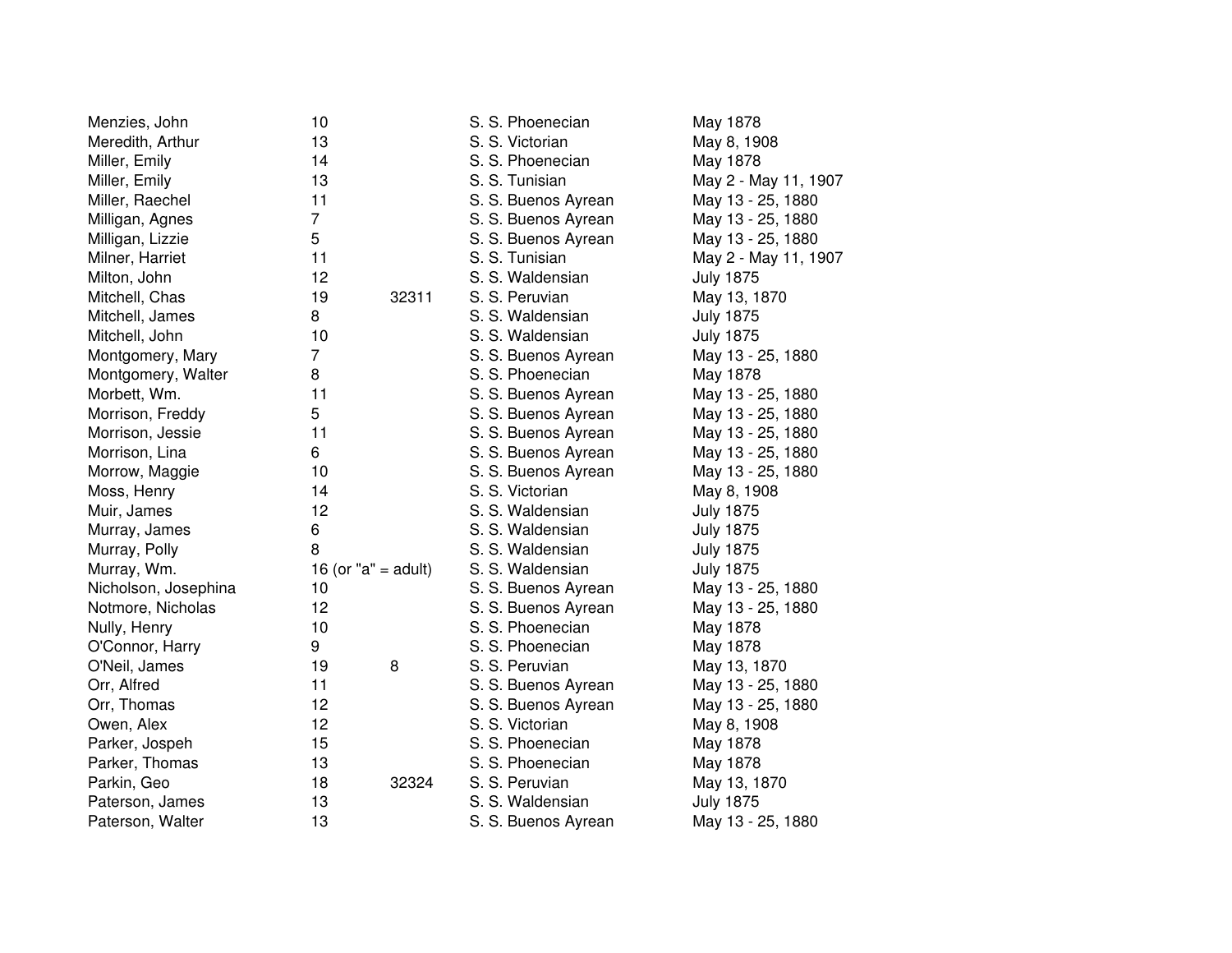| Pendleton, Phoebe | 9              |       | S. S. Tunisian      | May 2 - May 11, 1907 |
|-------------------|----------------|-------|---------------------|----------------------|
| Pennycock, Sophia | 13             |       | S. S. Phoenecian    | May 1878             |
| Pickard, Wm.      | 16             |       | S. S. Victorian     | May 8, 1908          |
| Pitt, James       | 10             |       | S. S. Waldensian    | <b>July 1875</b>     |
| Pollard, Laura    | 6              |       | S. S. Waldensian    | <b>July 1875</b>     |
| Poole, Anges      | 12             |       | S. S. Buenos Ayrean | May 13 - 25, 1880    |
| Port, John        | 17             | 32330 | S. S. Peruvian      | May 13, 1870         |
| Price, Geo        | 11             |       | S. S. Victorian     | May 8, 1908          |
| Quinn, Edward     | 11             |       | S. S. Buenos Ayrean | May 13 - 25, 1880    |
| Quinn, Kate       | 10             |       | S. S. Buenos Ayrean | May 13 - 25, 1880    |
| Rae, Bella        | $\overline{7}$ |       | S. S. Buenos Ayrean | May 13 - 25, 1880    |
| Rae, Mary Ann     | 12             |       | S. S. Buenos Ayrean | May 13 - 25, 1880    |
| Raltnay, Helen    | 20             |       | S. S. Buenos Ayrean | May 13 - 25, 1880    |
| Ramsay, Wm.       | 11             |       | S. S. Phoenecian    | May 1878             |
| Rankin, Robert    | 14             |       | S. S. Buenos Ayrean | May 13 - 25, 1880    |
| Reid, Henry       | 11             |       | S. S. Buenos Ayrean | May 13 - 25, 1880    |
| Reid, Jane        | 11             |       | S. S. Buenos Ayrean | May 13 - 25, 1880    |
| Rich, Bailey      | 22             | 1.    | S. S. Peruvian      | May 13, 1870         |
| Robb, Charles E.  | 18             | 32315 | S. S. Peruvian      | May 13, 1870         |
| Robbie, Wm.       | 9              |       | S. S. Phoenecian    | May 1878             |
| Robertson, Andrew | 16             |       | S. S. Victorian     | May 8, 1908          |
| Robertson, James  | 10             |       | S. S. Phoenecian    | May 1878             |
| Rogers, Charles   | 19             | 46402 | S. S. Peruvian      | May 13, 1870         |
| Rogers, Jane      | 6              |       | S. S. Phoenecian    | May 1878             |
| Roland, Agnes     | 11             |       | S. S. Buenos Ayrean | May 13 - 25, 1880    |
| Roland, Wm.       | 12             |       | S. S. Buenos Ayrean | May 13 - 25, 1880    |
| Rooney, Margaret  | 10             |       | S. S. Tunisian      | May 2 - May 11, 1907 |
| Ross, George      | 12             |       | S. S. Waldensian    | <b>July 1875</b>     |
| Ross, William     | 13             |       | S. S. Waldensian    | <b>July 1875</b>     |
| Rutherford, Emily | 10             |       | S. S. Buenos Ayrean | May 13 - 25, 1880    |
| Sages, Ed         | 17             | 32339 | S. S. Peruvian      | May 13, 1870         |
| Scanlon, Edward   | 13             |       | S. S. Victorian     | May 8, 1908          |
| Scotland, Robert  | $\overline{7}$ |       | S. S. Phoenecian    | May 1878             |
| Scott, Eva        | 18             |       | S. S. Tunisian      | May 2 - May 11, 1907 |
| Scoulor, Robert   | 10             |       | S. S. Phoenecian    | May 1878             |
| Sears, George     | 20             | 4     | S. S. Peruvian      | May 13, 1870         |
| Seunne, Jos. Jas. | 19             | 6     | S. S. Peruvian      | May 13, 1870         |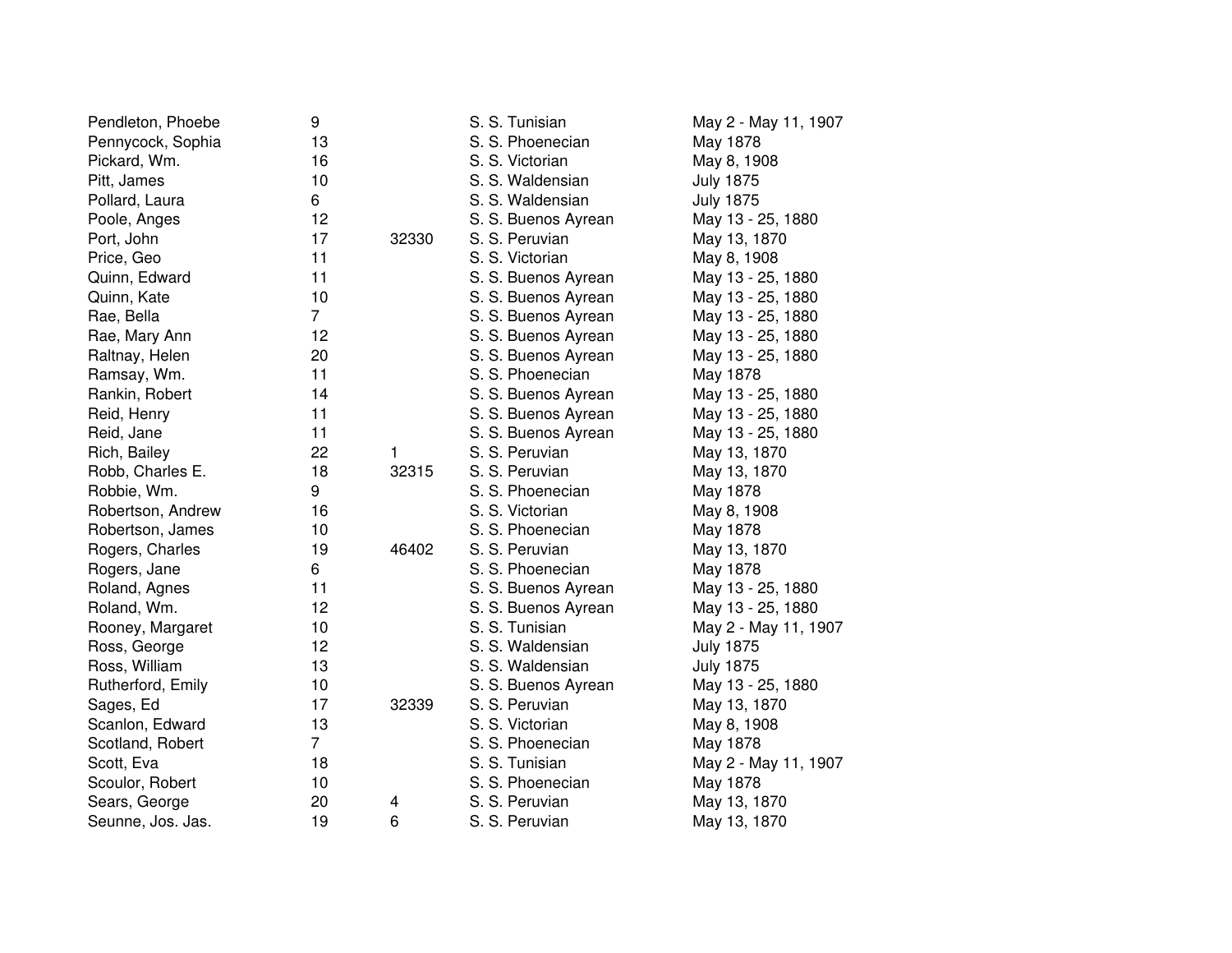| Sharnson, Ed       | 17 | 32337 | S. S. Peruvian      | May 13, 1870         |
|--------------------|----|-------|---------------------|----------------------|
| Shaw, George       | 6  |       | S. S. Phoenecian    | May 1878             |
| Shaw, Mary         | 8  |       | S. S. Phoenecian    | May 1878             |
| Shaw, Wm.          | 12 |       | S. S. Phoenecian    | May 1878             |
| Shickwon, W. E.    | 17 | 32336 | S. S. Peruvian      | May 13, 1870         |
| Simpson, James     | 10 |       | S. S. Buenos Ayrean | May 13 - 25, 1880    |
| Slater, Albert     | 14 |       | S. S. Victorian     | May 8, 1908          |
| Slater, David      | 12 |       | S. S. Phoenecian    | May 1878             |
| Slater, Fred       | 16 |       | S. S. Victorian     | May 8, 1908          |
| Slater, James      | 14 |       | S. S. Phoenecian    | May 1878             |
| Slater, Joseph     | 6  |       | S. S. Phoenecian    | May 1878             |
| Smith, Alex        | 10 |       | S. S. Waldensian    | <b>July 1875</b>     |
| Smith, Charles     | 15 | 46414 | S. S. Peruvian      | May 13, 1870         |
| Smith, Isabella    | 14 |       | S. S. Waldensian    | <b>July 1875</b>     |
| Smith, James       | 10 |       | S. S. Buenos Ayrean | May 13 - 25, 1880    |
| Smith, John        | 15 |       | S. S. Phoenecian    | May 1878             |
| Smith, Olivia      | 8  |       | S. S. Waldensian    | <b>July 1875</b>     |
| Somerville, Kate   | 5  |       | S. S. Buenos Ayrean | May 13 - 25, 1880    |
| Spinks, James      | 15 |       | S. S. Waldensian    | <b>July 1875</b>     |
| Stephen, Ira (?)   | 15 |       | S. S. Phoenecian    | May 1878             |
| Stevenson, James   | 5  |       | S. S. Buenos Ayrean | May 13 - 25, 1880    |
| Stewart, Helen     | 10 |       | S. S. Phoenecian    | May 1878             |
| Stewart, Joseph    | 14 |       | S. S. Phoenecian    | May 1878             |
| Stockwell, Charles | 15 | 46413 | S. S. Peruvian      | May 13, 1870         |
| Street, James      | 18 |       | S. S. Victorian     | May 8, 1908          |
| Stretch, Edward    | 16 |       | S. S. Victorian     | May 8, 1908          |
| Swan, Paul         | 12 |       | S. S. Phoenecian    | May 1878             |
| Taylor, Robert     | 12 |       | S. S. Waldensian    | <b>July 1875</b>     |
| Thomas, Joseph N   | 10 | 46404 | S. S. Peruvian      | May 13, 1870         |
| Thomson, Kate      | 10 |       | S. S. Buenos Ayrean | May 13 - 25, 1880    |
| Thornby, Marion    | 10 |       | S. S. Tunisian      | May 2 - May 11, 1907 |
| Tilley, Helen      | 7  |       | S. S. Phoenecian    | May 1878             |
| Tooley, George     | 5  |       | S. S. Buenos Ayrean | May 13 - 25, 1880    |
| Tooley, Willie     | 4  |       | S. S. Buenos Ayrean | May 13 - 25, 1880    |
| Turner, David      | 14 |       | S. S. Waldensian    | <b>July 1875</b>     |
| Turner, William    | 3  |       | S. S. Waldensian    | <b>July 1875</b>     |
| Urghart, Bella     | 3  |       | S. S. Buenos Ayrean | May 13 - 25, 1880    |